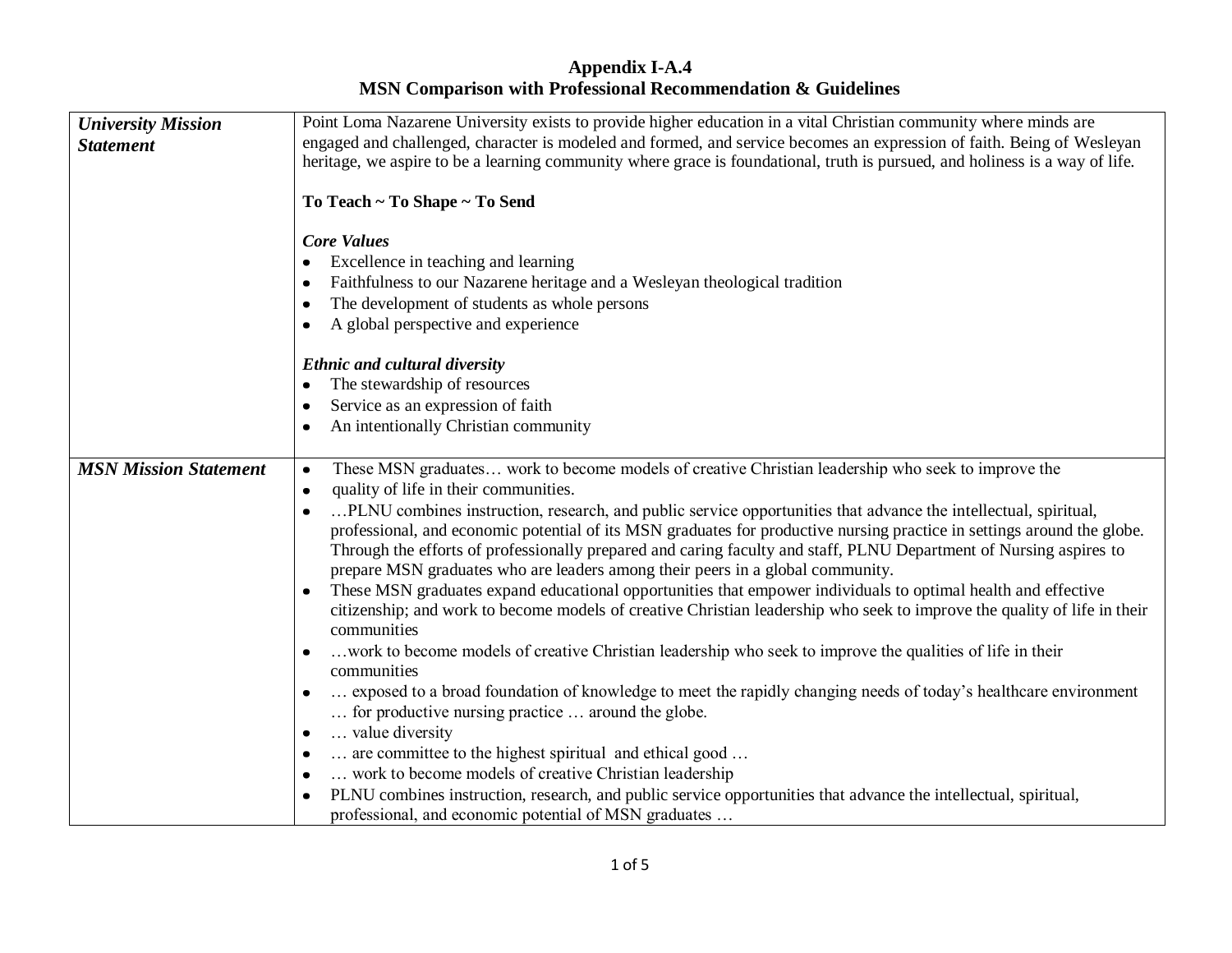| <b>AACN</b> Essentials of<br><b>Master's Education, 1996</b> | Master's nursing education should develop an understanding of the principles, personal values and beliefs that provide a<br>$\bullet$<br>framework for nursing practice                                                                                                                                                           |
|--------------------------------------------------------------|-----------------------------------------------------------------------------------------------------------------------------------------------------------------------------------------------------------------------------------------------------------------------------------------------------------------------------------|
|                                                              | The graduate educational experience should provide students the opportunity to explore their values and analyze how<br>these values shape their professional practice and influence their decisions, and to analyze systems of health care and<br>determine how the values underpinning them influencecare                        |
|                                                              | strong support to the important role that graduate education plays in developing a cadre of skilled professionals who<br>$\bullet$<br>make important contributions to health education, business, political, and social structure of the U.S.<br>Global awareness is necessary to provide culturally sensitive care.<br>$\bullet$ |
|                                                              | should provide students the opportunity to explore their values and analyze how these values shape their professional<br>practice and influence their decisions, and to analyze systems of health care and determine how the values underpinning<br>them influence the interventions and care delivered.                          |
|                                                              | Key concepts for nursing include healthy lifestyle, self-care, holism, risk reduction, and maximizing quality of life.<br>individualize the programs to reflect their own schools' unique missions and the needs of their geographic regions<br>and student populations.                                                          |
|                                                              | It is the responsibility of each master's nursing program to foster professional role development necessary for providing<br>$\bullet$<br>leadership in the delivery of health care.                                                                                                                                              |
| <b>CNS Component Areas of</b>                                | <b>Expert Clinical Practice</b>                                                                                                                                                                                                                                                                                                   |
| Competency (California                                       | Works with staff to improve practice                                                                                                                                                                                                                                                                                              |
| <b>BRN</b> )                                                 | Uses advanced theoreticalknowledge of physiology, pathophysiology, pharmacology and health assessment<br>٠                                                                                                                                                                                                                        |
|                                                              | Assesses and intervenes in complex health care problems within a selected clinical specialty area, uses and/or evaluates<br>$\bullet$<br>technology, products or devices appropriate to the specialty                                                                                                                             |
|                                                              | Manages populations of clients with disease states and non-disease based etiologies to improved and promote healthcare<br>$\bullet$<br>outcomes                                                                                                                                                                                   |
|                                                              | Precepts students and mentors other nursing staff<br>$\bullet$                                                                                                                                                                                                                                                                    |
|                                                              | <b>Education</b>                                                                                                                                                                                                                                                                                                                  |
|                                                              | Assists with and promotes staff development                                                                                                                                                                                                                                                                                       |
|                                                              | Provides formal education classes                                                                                                                                                                                                                                                                                                 |
|                                                              | Serves as a preceptor to nursing students, new RN graduates, RNs reentering the workforce and advanced practice RN<br>$\bullet$<br>students and RN's.                                                                                                                                                                             |
|                                                              | <b>Research</b>                                                                                                                                                                                                                                                                                                                   |
|                                                              | $\bullet$ Uses clinical inquiry & research in advanced specialty area of practice                                                                                                                                                                                                                                                 |
|                                                              | Uses a performance improvement model as an avenue to improve advanced clinical practice and care<br>$\bullet$                                                                                                                                                                                                                     |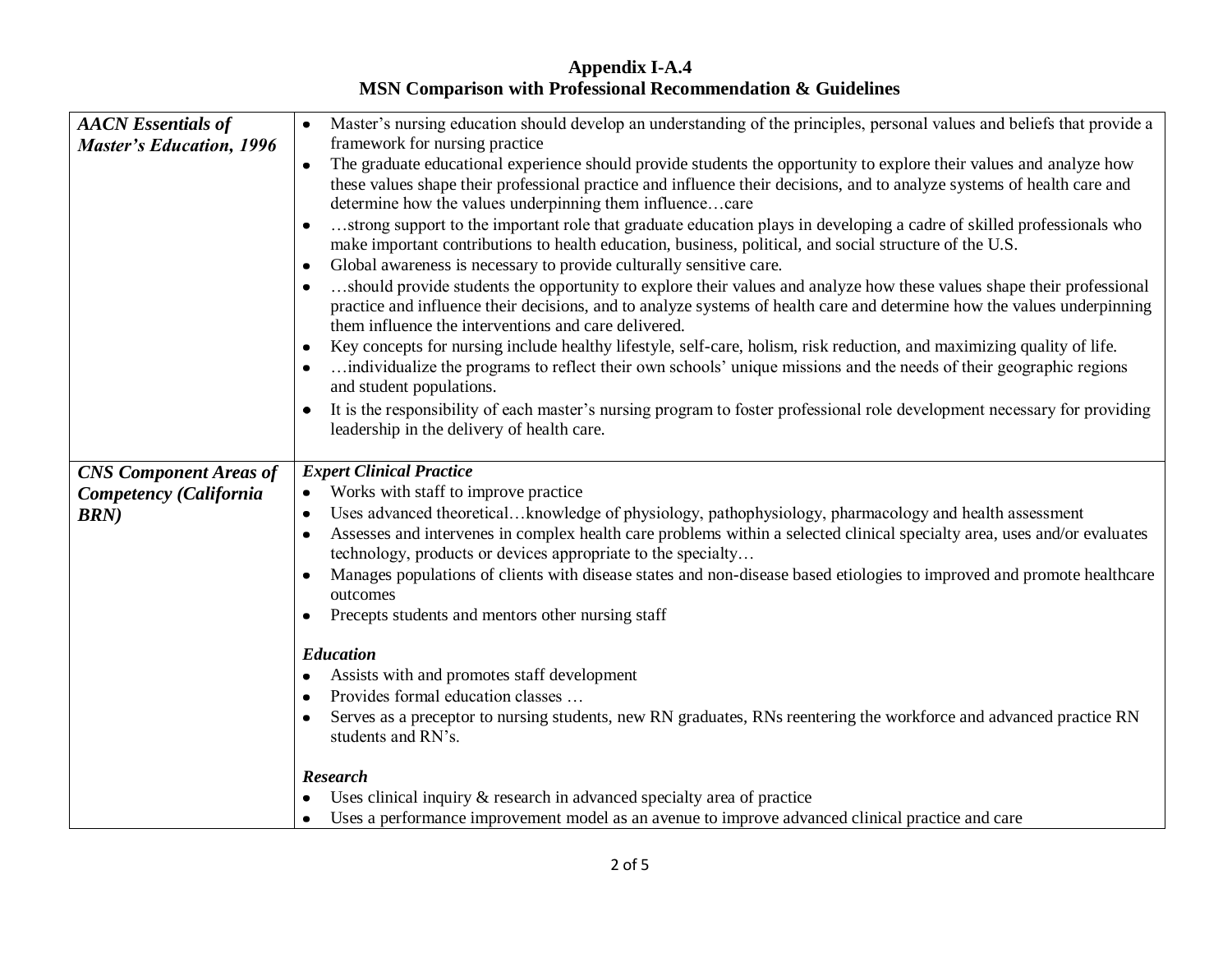|                            | Stays abreast of current literature in the specialty area of practice<br>٠                                                                                                                                                                                 |
|----------------------------|------------------------------------------------------------------------------------------------------------------------------------------------------------------------------------------------------------------------------------------------------------|
|                            | Initiates research into topics that directly impact nursing care and uses measurement and evaluation methodologies to                                                                                                                                      |
|                            | assess outcomes.                                                                                                                                                                                                                                           |
|                            | Publishes data from research topics related to the specialty area of practice                                                                                                                                                                              |
|                            |                                                                                                                                                                                                                                                            |
|                            | <b>Consultation</b>                                                                                                                                                                                                                                        |
|                            | Performs consultative functions in multiple health settings.                                                                                                                                                                                               |
|                            | Provides clinical expertise and makes recommendations to physicians, other health care providers, insurance companies,                                                                                                                                     |
|                            | patients, and health care organizations                                                                                                                                                                                                                    |
|                            | Reviews standards of practice to determine appropriateness and to reflect current nursing clinical practice.<br>٠                                                                                                                                          |
|                            | Evaluates policy and procedures for clinical practice in a specialty area<br>٠                                                                                                                                                                             |
|                            | Uses evidence-based clinical practice to develop methods to improve patient care and patient care outcomes                                                                                                                                                 |
|                            |                                                                                                                                                                                                                                                            |
|                            | <b>Clinical Leadership</b>                                                                                                                                                                                                                                 |
|                            | Uses theory/research as a foundation for clinical leadership and CNS research based practice                                                                                                                                                               |
|                            | Demonstrates mastery in theories including Change Theory, Persuasion, Influence and Negotiation Theory, Systems<br>٠<br>Theory, Consultation Theory, Research Theory and Research Utilization                                                              |
|                            | Participates in the professional development of self, others and nursing profession                                                                                                                                                                        |
|                            | Belongs to and participates in professional organizations<br>٠                                                                                                                                                                                             |
|                            | Serves as a change agent in health care settings by developing health care standards, assisting in the implementation of<br>standards, facilitating goal setting and achievement, and evaluating outcomes. Serves in a leadership role in the<br>community |
| <b>NLN 2002 Statement:</b> | each academic unit in nursing must have a cadre of experts in nursing education who provide the leadership                                                                                                                                                 |
| <b>Nurse Educators</b>     | needed to advance nursing education, conduct pedagogical research, and contribute to the ongoing                                                                                                                                                           |
|                            | development of the science of nursing education.                                                                                                                                                                                                           |
|                            | Nurses should seek out and take advantage of opportunities that prepare them for a nurse educator role (p. 4)<br>٠                                                                                                                                         |
|                            | Competence as an educator can be established, recognized, and expanded through master's and/or doctoral<br>education                                                                                                                                       |
|                            |                                                                                                                                                                                                                                                            |
|                            | The teaching of nursing must be evidence-based, with research informing what is taught, how learning is                                                                                                                                                    |
|                            | facilitated and evaluated, and how curricula/programs are designed.                                                                                                                                                                                        |
|                            | Nurses should seek out and take advantage of opportunities that prepare them for a nurse educator role.<br>٠                                                                                                                                               |
|                            | concerted efforts are needed if a science is to mature, efforts to develop the science of nursing must                                                                                                                                                     |
|                            | continue                                                                                                                                                                                                                                                   |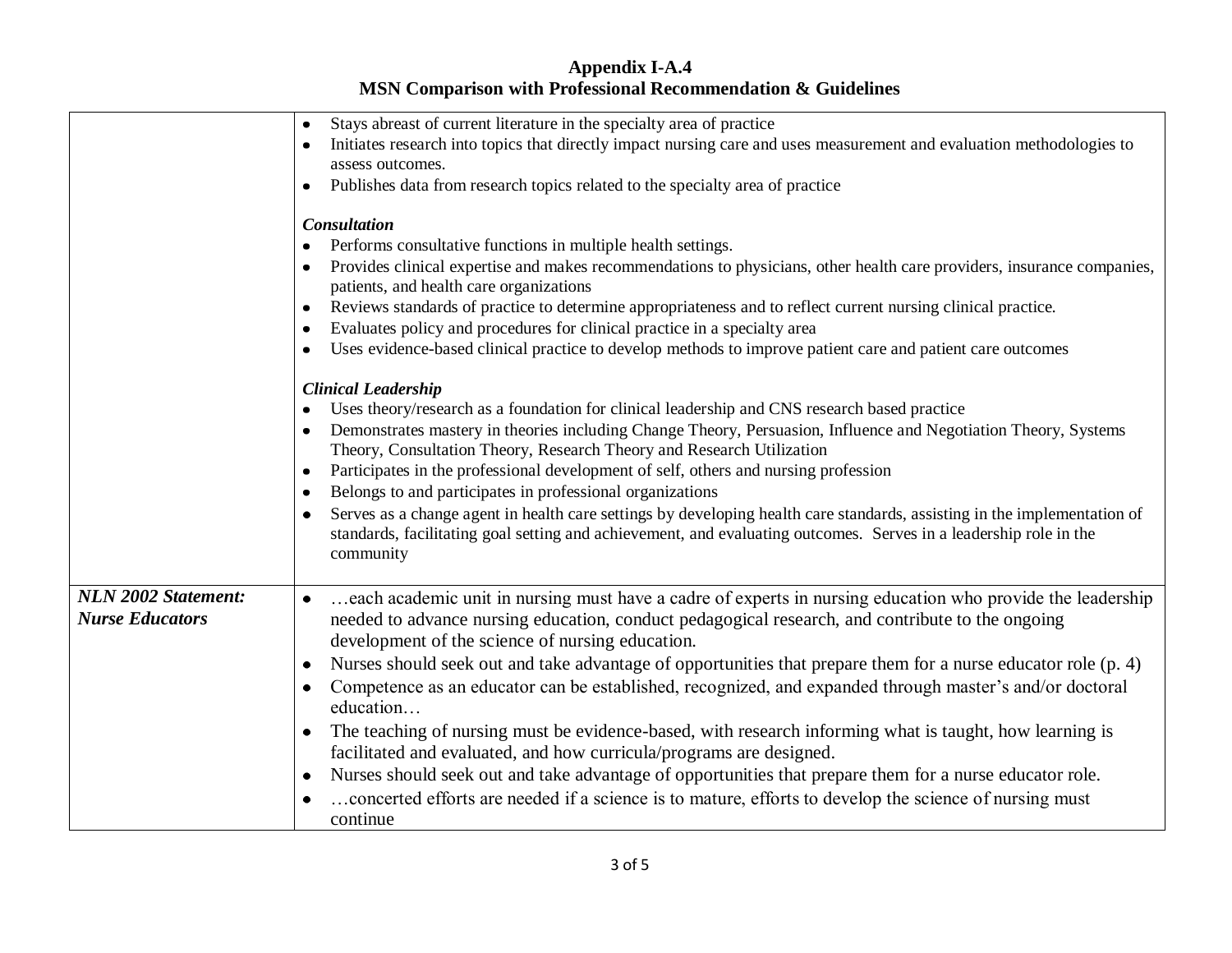|            | Since educators are accountable to the discipline, to students and to the public, they must engage in lifelong<br>$\bullet$<br>learning activities to maintain and expand their expertise.                                                        |
|------------|---------------------------------------------------------------------------------------------------------------------------------------------------------------------------------------------------------------------------------------------------|
|            | Nurse educators are the key resource in preparing a nursing workforce that will provide quality care to meet<br>the health needs of our population. They practice in academic and clinical settings, and they must be<br>competent clinicians.    |
|            | each academic unit must have a cadre of experts in nursing education who provide the leadership needed to<br>$\bullet$<br>advance nursing education, conduct pedagogical research, and contribute to the ongoing science of nursing<br>education. |
|            | These expert educator/scholars have a responsibility for contributing to the ongoing development, utilization<br>and dissemination of the science of nursing education.                                                                           |
| 2004 NACNS | <b>CNS Practice: Patient/Client Sphere</b>                                                                                                                                                                                                        |
|            | Clinical expertise, embedded in the patient/client sphere of influence, is the foundation of CNS practice in the other two<br>spheres.                                                                                                            |
|            | CNSs have the knowledge and skill to assess, diagnose, and treat the illness among patients.<br>٠                                                                                                                                                 |
|            | CNSs intervene to modify risk behaviors and emphasize health promoting lifestyles.<br>$\bullet$                                                                                                                                                   |
|            | <b>CNS Practice: Nurses and Nursing Practice Sphere</b>                                                                                                                                                                                           |
|            | CNSs advance nursing practice and improve patient outcomes by updating and improving norms of care and by using<br>standards of care that direct the actions of nurses and nursing personnel.                                                     |
|            | CNSs develop population profiles and conduct clinical inquiries to determine the need to change practice.<br>٠                                                                                                                                    |
|            | The effects of CNS practice on the practice of nursing by others may be assessed at the patient, nursing personnel and<br>system levels.                                                                                                          |
|            | They exert influence through role-modeling, consultation and education with other nursing personnel to improve<br>nursing practice and improve patient outcomes.                                                                                  |
|            | CNSs provide leadership in the development of evidence-based policies, procedures and protocols, and best practice<br>models/guidelines.                                                                                                          |
|            | They assist nursing personnel to evaluate and change practice standards and ensure that nursing practice is evidence-<br>based.                                                                                                                   |
|            | <b>CNS Practice: Organization/system sphere</b>                                                                                                                                                                                                   |
|            | • The CNS articulates the value of nursing care at the organizational, decision-making level, and advocates for                                                                                                                                   |